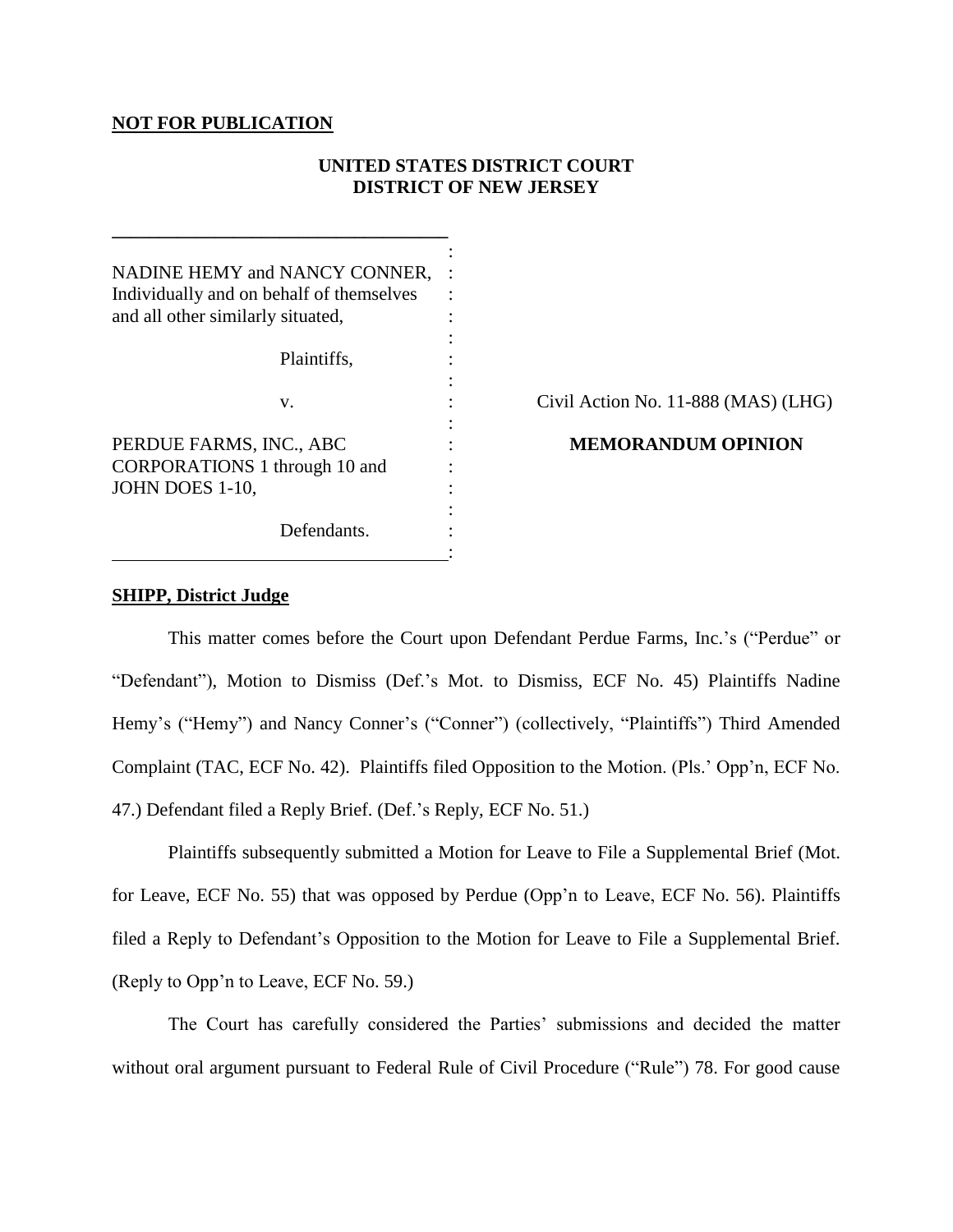shown, Defendant"s Motion to Dismiss is DENIED. Additionally, Plaintiffs" Motion to File a Supplemental Brief is DENIED.

## **I. Background**

This matter concerns a proposed class action alleging that Perdue "Harvestland" brand products mislead consumers about the "humane" treatment of chickens, purported endorsement by the United States Department of Agriculture ("USDA") and any distinction as between the treatment of chickens sold under Perdue"s Harvestland brand and competitors" chickens. Plaintiffs allege that from September 2009 through the present, Perdue has labeled its Harvestland brand chicken products as "humanely raised" and "USDA Process Verified." These claims are alleged to be false and deceptive by Plaintiffs. In support of these allegations, Plaintiffs rely upon the National Chicken Council's ("NCC") Animal Welfare Guidelines and Audit Checklist for Broilers. According to Plaintiffs, NCC Guidelines "codify industry norms."

Plaintiff Hemy purchased Harvestland chicken products bearing the Humanely Raised and USDA Process Verified labels. Plaintiff Hemy alleges that she would not have purchased the "premium-priced" chicken if she knew the chicken was "not in fact treated humanely" or differently from other chicken on the market, throughout the chicken"s life. (TAC ¶ 13.) Plaintiff Conner alleges substantially the same injury. (TAC ¶ 16.)

## **NCC-designed Guidelines**

Plaintiffs allege the NCC standard is the basis for Perdue"s Humanely Raised claim and is nothing more than the industry standard which "necessitate<sup>[s]</sup> inhumane treatment" and allows "non-compliance" by way of "huge loopholes." (TAC ¶¶ 27, 49.) Plaintiffs allege that Harvestland brand chickens are: shackled by their legs, upside-down, while fully conscious; electrically shocked before being effectively rendered unconscious; cut ineffectively or partially while fully conscious; drowned/scalded while conscious; stored in trucks for hours under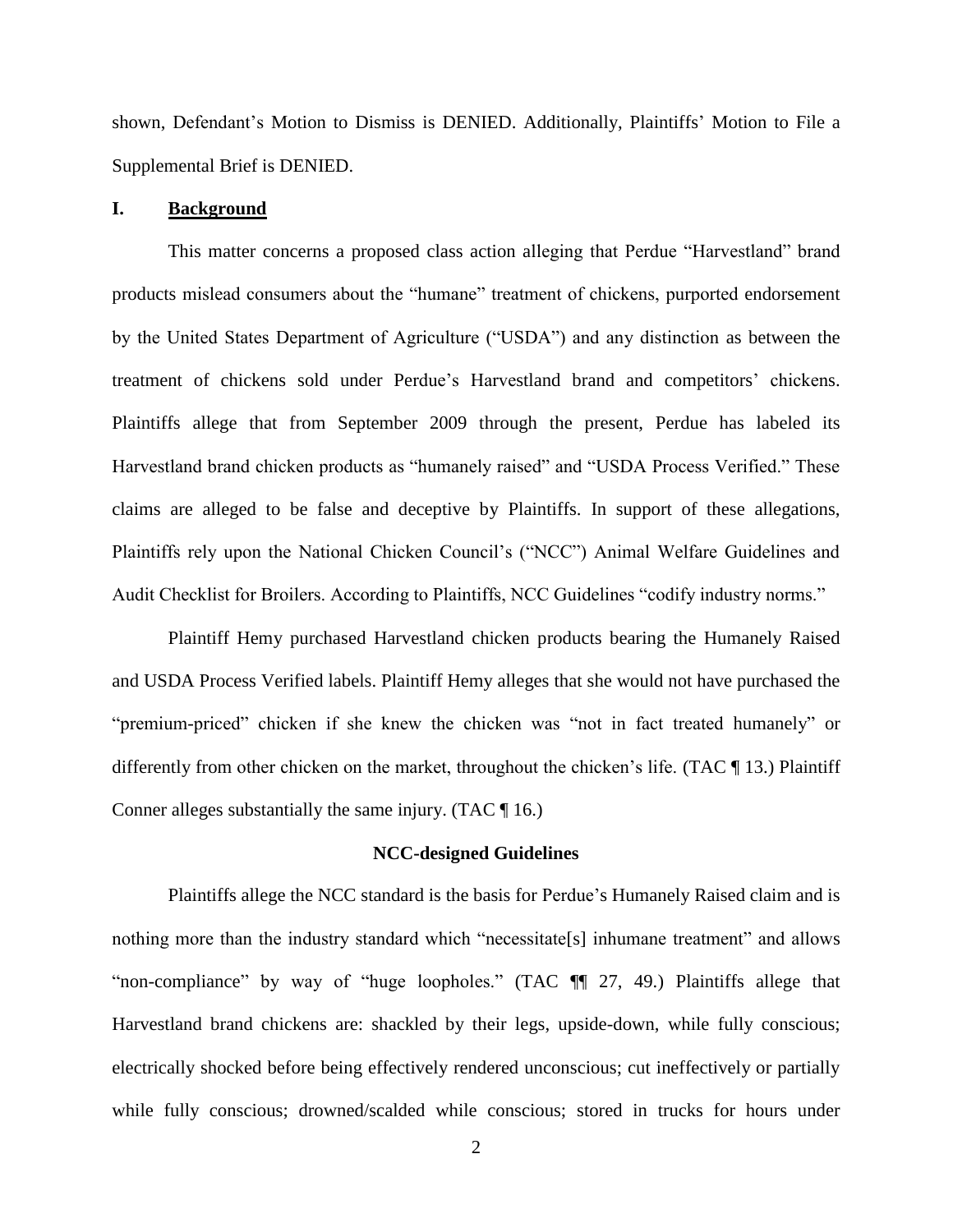excessive temperatures; subject to lighting conditions which result in eye disorders; injured in the process of being removed from their shells; subject to health problems and deformities due to selective breeding; and provided no veterinary care. (TAC  $\P$  28-37.)

Plaintiffs allege Perdue"s program is in all relevant respects identical to the NCC Guidelines by way of citation to: (1) a May 28, 2010 letter from Perdue"s General Counsel reflecting that the NCC Guidelines are the basis for humane care . . ."; (2) a December 17, 2008 document entitled "Audit Section Weekly Activity" indicating that Perdue's processes associated with the Humanely Raised claim are based on the Animal Welfare Guidelines; (3) a March 12, 2010 e-mail message from a Perdue Regional Veterinary Services Manager stating that the "Humanely Raised" Process Verified Program ("PVP") audit criteria instrument is the same criteria as the NCC audit instrument; and (4) a document received pursuant to a December 2011 Freedom of Information Act ("FOIA") request allegedly supporting that, with the exception of the removal of point values, the NCC Audit Checklist is identical to the criteria for the Humanely Raised PVP standards. (TAC ¶¶ 39-44.)

Plaintiffs allege that the NCC Guidelines are followed by "virtually every other mass chicken producer in the nation." (TAC ¶ 53.) Plaintiffs further allege that the NCC Guidelines sanction cruel practices and that Defendant has violated these "already-low" standards. (TAC  $\P\P$  56-58.)

Plaintiffs allegedly believed that the "Humanely Raised" label meant that chickens were treated humanely throughout life, including a "quick and painless death." (TAC ¶¶ 59-60.) Plaintiffs assert that a survey of 209 members of an online consumer panel demonstrate that their beliefs were reasonable. (Pls.' Opp'n 29-30.)

3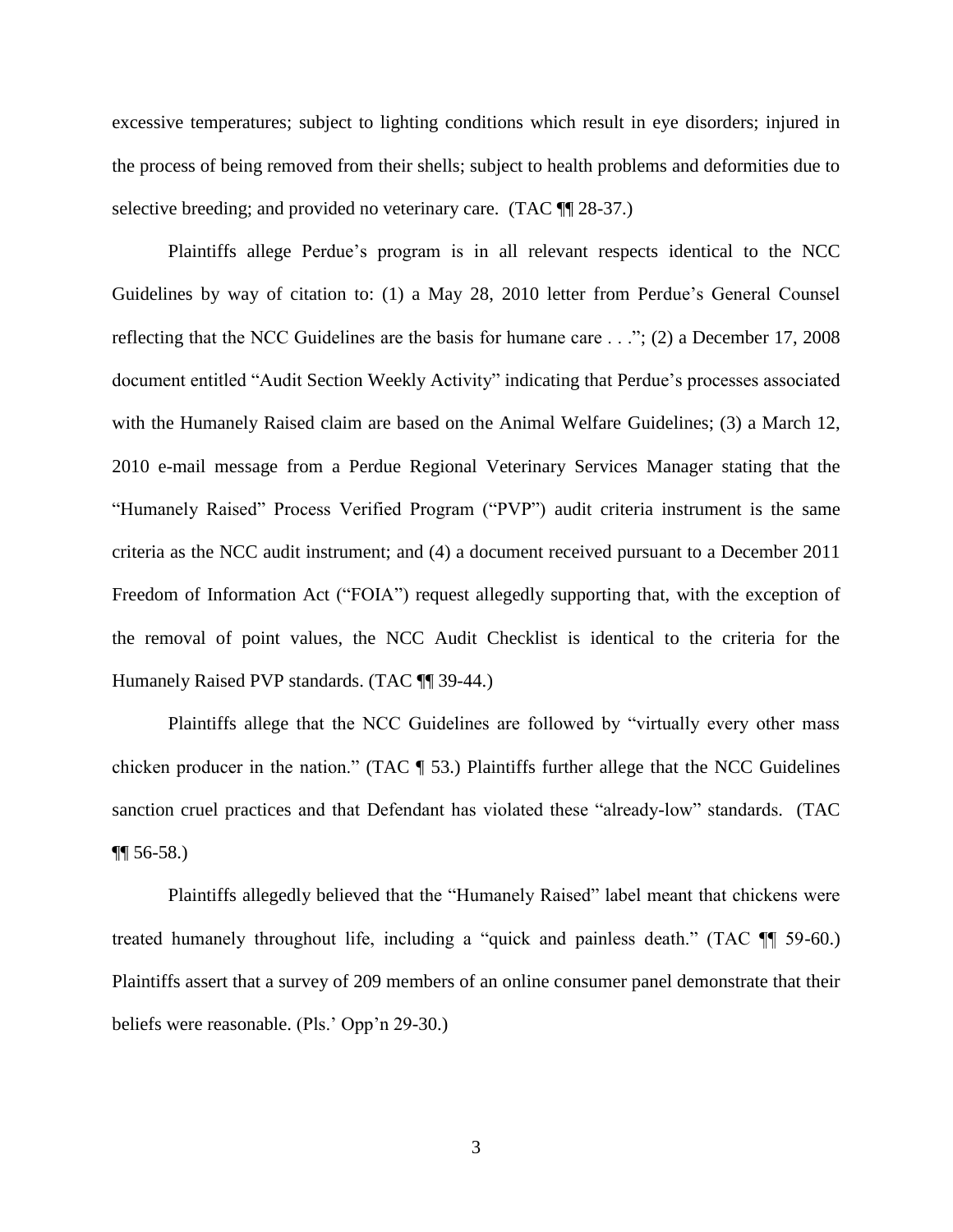#### **USDA Process Verified**

Plaintiffs" Third Amended Complaint alleges that they interpreted the USDA Process Verified label claim, made in conjunction with the "Humanely Raised" claim to mean Harvestland chickens were approved and endorsed by the USDA as Humanely Raised. (TAC ¶¶ 99-100.) Plaintiffs assert that the USDA Process Verified label is a marketing tool used in conjunction with the USDA Agricultural Marketing Service"s ("AMS") Process Verified Program. (TAC  $\P$  102.) According to Plaintiffs, the "processes" to be "verified" are defined by the company itself. (TAC ¶ 103.) Plaintiffs, therefore, allege that neither AMS nor any other service within the USDA deems Defendant's conduct to be humane and that the USDA Process Verified claims are therefore misleading. (TAC ¶¶ 104-108.)

## **Perdue's Harvestland Chicken as Compared to that of Competitors**

Relying on the aforementioned survey, Plaintiffs contend that their interpretation of the label that Defendant's chicken was better than others on the market, or higher quality, was objectively reasonable. (TAC ¶¶ 107-109.) Plaintiffs allege that Perdue removed the Humanely Raised label from other Perdue products. (TAC ¶ 111.) Plaintiffs' Third Amended Complaint cites to internet message boards for the proposition that Defendant"s Harvestland product is perceived as desirable despite it not being materially different from other poultry products. (TAC  $\P$ [112-116.)

### **"Premium Price" for Harvestland Brand Chicken**

Plaintiffs assert they have been damaged in the amount of the difference between Harvestland chicken and the retail value of standard, mass produced chicken not marketed as Humanely Raised. (TAC ¶¶ 123-128.)

4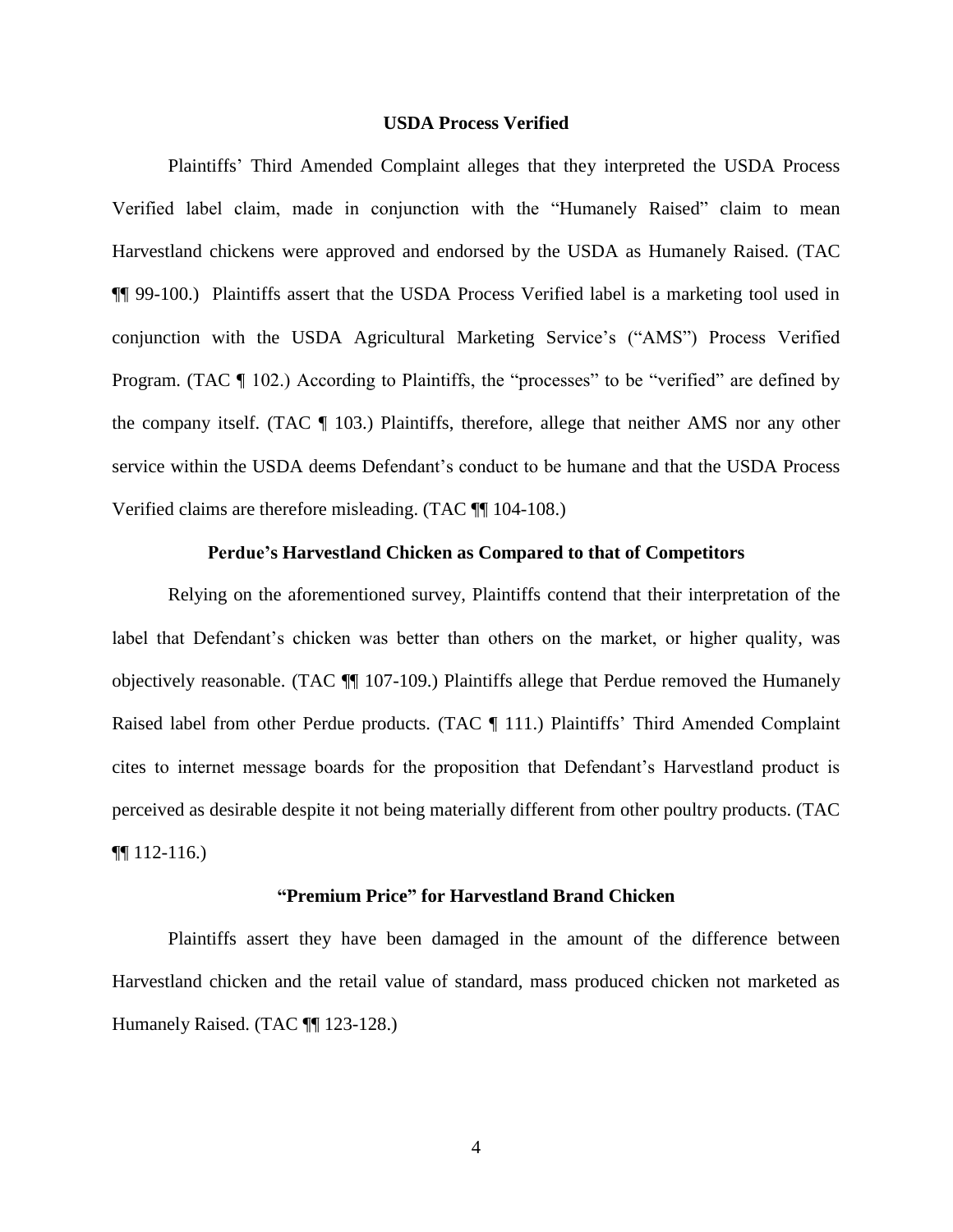Plaintiffs" Third Amended Complaint asserts four counts: (1) violation of N.J. Stat. Ann. § 56:8-1, *et seq.*, the New Jersey Consumer Fraud Act ("NJCFA"), (2) Fraud in the Inducement, (3) Negligent Misrepresentation, and (4) Breach of Express Warranty.

### **II. Procedural History**

The procedural history of the instant matter is informative. This case was removed from the New Jersey Superior Court on February 17, 2011. (ECF No. 1.) On April 1, 2011, Defendant filed a Motion to Dismiss Plaintiffs" First Amended Complaint. (ECF No. 9-1.)

On November 30, 2011, Hon. Freda L. Wolfson, U.S.D.J., issued an Opinion and Order regarding Defendant"s Motion to Dismiss Plaintiffs" First Amended Complaint. (ECF Nos. 29, 30.) Certain of Plaintiffs" claims were dismissed with prejudice. However, the Court allowed Plaintiffs to rectify specific infirmities in the First Amended Complaint. Plaintiffs were permitted to re-plead allegations relating to their "Humanely Raised" claim. Plaintiffs were similarly permitted to re-plead their "USDA Process Verified" claims as they related to Perdue's website and Facebook page. *Hemy v. Perdue Farms, Inc.*, No. 11-888 (FLW), 2011 WL 6002463, at \*15 (D.N.J. Nov. 30, 2011).

On February 13, 2012, Plaintiffs filed a Second Amended Complaint. (ECF No. 32.) On April 27, 2012, Plaintiffs moved for leave to file a Third Amended Complaint. (ECF No. 34.) The Court granted Plaintiffs Leave to File a Third Amended Complaint on July 27, 2012. (ECF No. 40.) Plaintiffs subsequently filed their Third Amended Complaint, and the instant Motion to Dismiss pursuant to Rule 12(b)(6) followed. (ECF Nos. 42, 45.) Thereafter, Plaintiffs filed a Motion to file a Supplemental Brief. (ECF No. 55.)

## **III. Plaintiffs' Motion for Leave to File a Supplemental Brief**

As a preliminary matter, Plaintiffs" motion for leave to file a supplemental brief must be denied. Essentially, Plaintiffs" motion is the result of their receipt of "new information" via a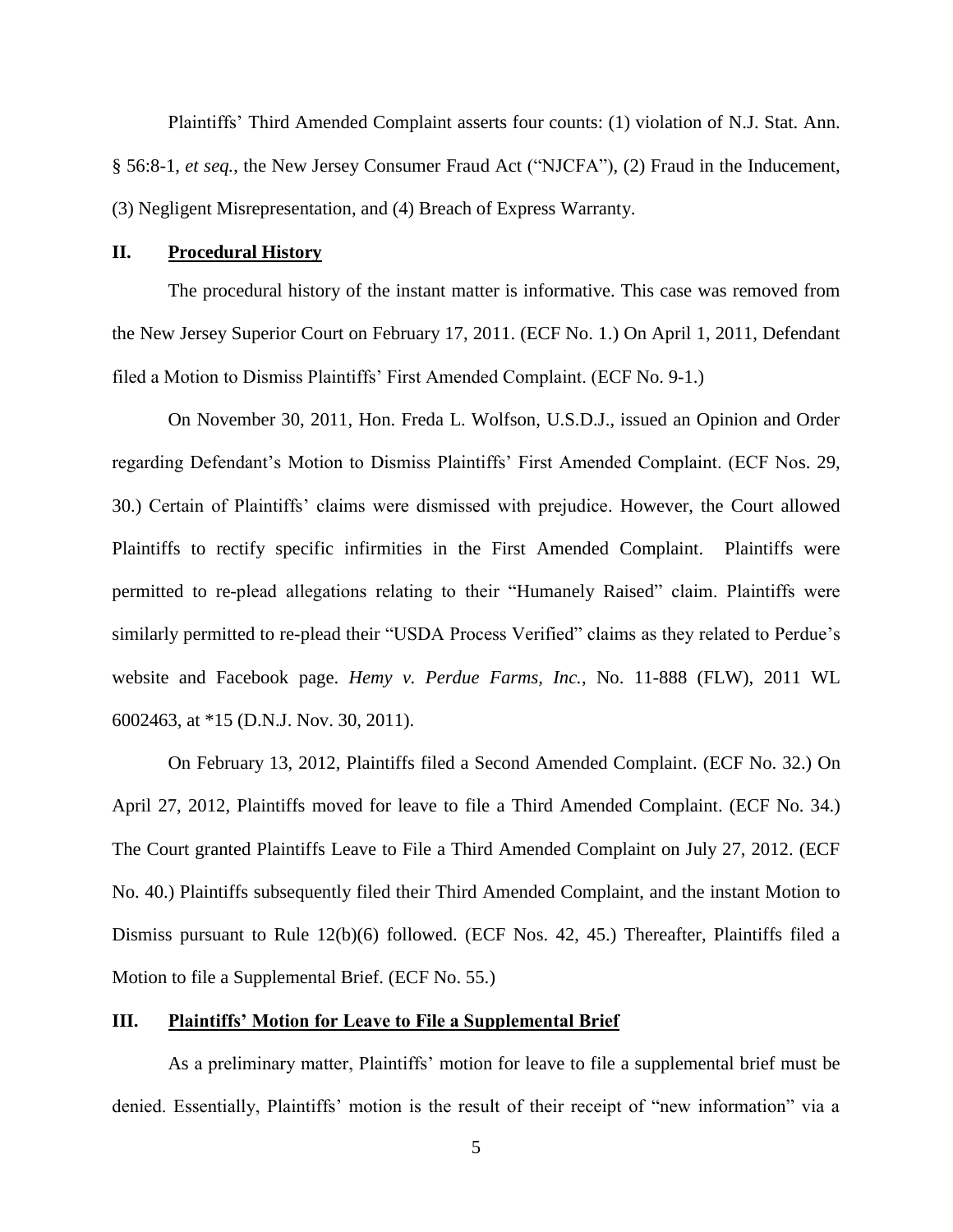FOIA request. (ECF No. 55-1.) Plaintiffs argue that this new information speaks directly to the NCC standards and Perdue's best practices. (*Id.*) Plaintiffs' Motion relies upon audit reports and Defendant's "Humanely Raised" manual. (*Id.*) Plaintiffs' brief explicitly states: "[i]n sum, the FOIA information provides further reason for this Court to deny Perdue"s Motion to Dismiss in its entirety." (*Id.* 4).

In opposition, Defendant argues that Plaintiffs' motion for leave to file a supplemental brief "attempts to add 'new information'" to the "allegations in the Third Amended Complaint." (ECF No. 56, 1.) The Court finds that this attempted injection of new information, or facts, runs afoul of Third Circuit precedent holding that "it is axiomatic that the complaint may not be amended by the briefs in opposition to a motion to dismiss." *See Zimmerman v. PepsiCo., Inc.*, 836 F.2d 173, 181 (3d Cir. 1988). As such, Plaintiffs" Motion for Leave to File a Supplemental Brief is denied.

## **IV. Analysis**

"Federal Rule of Civil Procedure  $8(a)(2)$  requires only 'a short and plain statement of the claim showing that the pleader is entitled to relief," in order to give the defendant fair notice of what the . . . claim is and the grounds on which it rests." *Bell Atl. Corp. v. Twombly*, 550 U.S. 544, 555 (2007) (quoting *Conley v. Gibson*, 355 U.S. 41, 47 (1957)). On a motion to dismiss for failure to state a claim, a "defendant bears the burden of showing that no claim has been presented." *Hedges v. United States*, 404 F.3d 744, 750 (3d Cir. 2005).

A district court conducts a three-part analysis when considering a Rule 12(b)(6) motion. *Malleus v. George*, 641 F.3d 560, 563 (3d Cir. 2011). "First, the court must "take note of the elements a plaintiff must plead to state a claim."" *Id.* (quoting *Ashcroft v. Iqbal*, 556 U.S. 662, 675 (2009)). Second, the court must accept as true all of a plaintiff"s well-pleaded factual allegations and construe the complaint in the light most favorable to the plaintiff. *Fowler v.*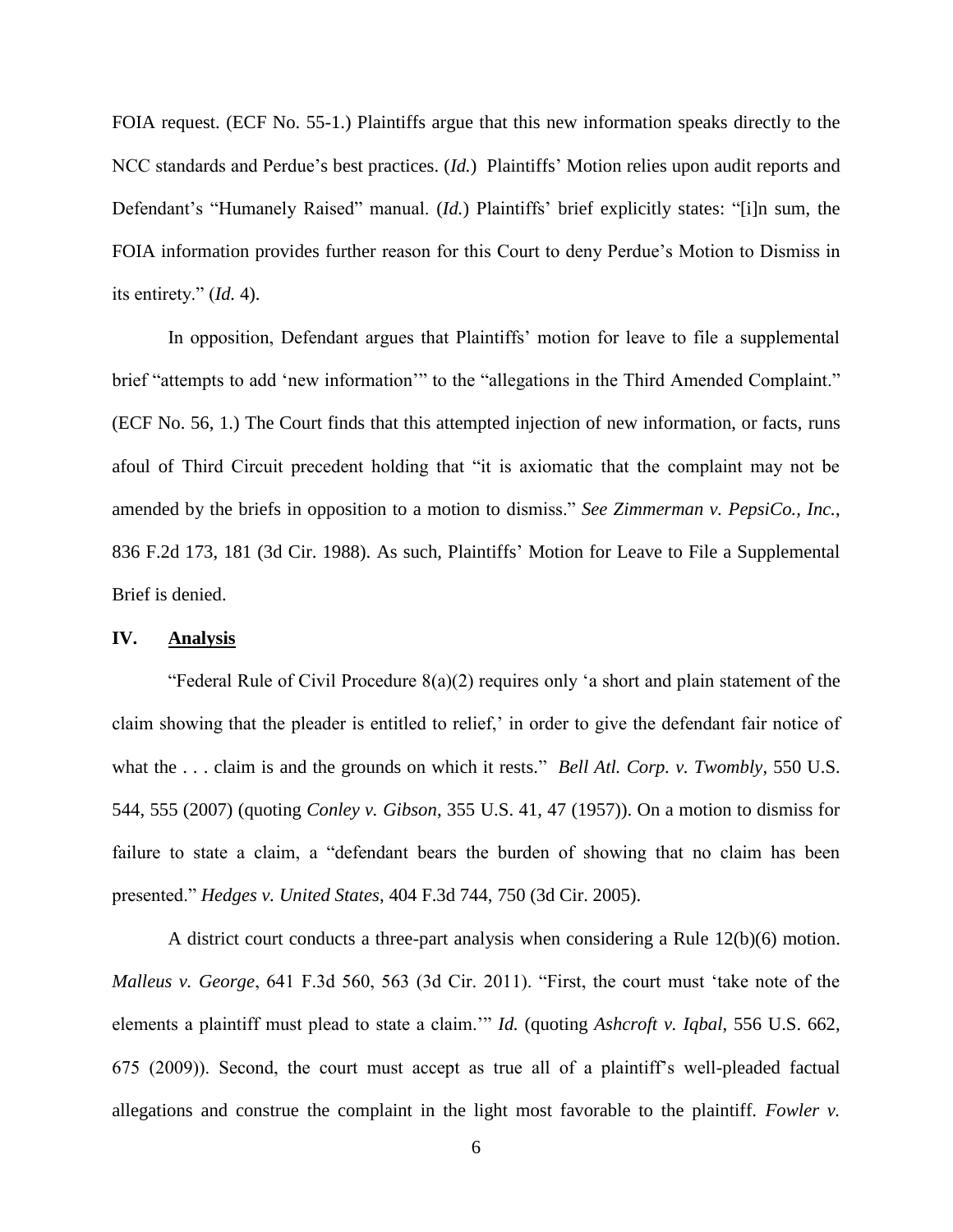*UPMC Shadyside*, 578 F.3d 203, 210-11 (3d Cir. 2009). The court, however, must disregard any conclusory allegations proffered in the complaint. *Id.* For example, the court is free to ignore legal conclusions or factually unsupported accusations which merely state that "the-defendantunlawfully-harmed-me." *Iqbal*, 556 U.S. at 678 (citing *Twombly*, 550 U.S. at 555). Finally, once the well-pleaded facts have been identified and the conclusory allegations ignored, a court must next determine whether the "facts alleged in the complaint are sufficient to show that plaintiff has a "plausible claim for relief."" *Fowler*, 578 F.3d at 211 (quoting *Iqbal*, 556 U.S. at 679).

Determining plausibility is a "context-specific task which requires the reviewing court to draw on its judicial experience and common sense." *Iqbal*, 556 U.S. at 679. Plausibility, however, "is not akin to a 'probability requirement,' but it asks for more than a sheer possibility that a defendant has acted unlawfully." *Id*. at 678 (quoting *Twombly*, 550 U.S. at 545). In the end, facts which only suggest the "mere possibility of misconduct" fail to show that the plaintiff is entitled to relief. *Fowler*, 578 F.3d at 211 (quoting *Iqbal*, 556 U.S. at 679).

Further, an allegation of fraud must meet the pleading requirements of Rule 9(b), which provides, in relevant part: "a party must state with particularity the circumstances constituting fraud or mistake."

It is well-established that NJCFA claims must meet the heightened pleading requirements of Fed. R. Civ. P. 9(b). *See*, *e.g.*, *Frederico v. Home Depot*, 507 F.3d 188, 200 (3d Cir. 2007); *Arcand v. Brother Int'l Corp.*, 673 F. Supp. 2d 282 (D.N.J. Nov. 30, 2009). To satisfy this heightened pleading standard, a plaintiff "must state the circumstances of the alleged fraud with sufficient particularity to place the defendant on notice of the "precise misconduct with which [it is] charged." Specifically, the plaintiff must plead or allege the "date, time and place of the alleged fraud or otherwise inject precision or some measure of substantiation into a fraud allegation." *Frederico*, 507 F.3d at 200. Indeed, the Third Circuit has advised that, at a minimum, a plaintiff must support allegations of fraud with all the essential factual background that would accompany ""the first paragraph of any newspaper story"—that is, the "who, what, when, where and how" of the events at issue." *In re Suprema Specialties*, *Inc. Sec. Litig.*, 438 F.3d 256, 276-77 (3d Cir. 2006) (citations omitted), *abrogated on other grounds by Tellabs, Inc. v. Makor Issues & Rights*, *L.T.D.*, 551 U.S. 308, 322-23 (2007). A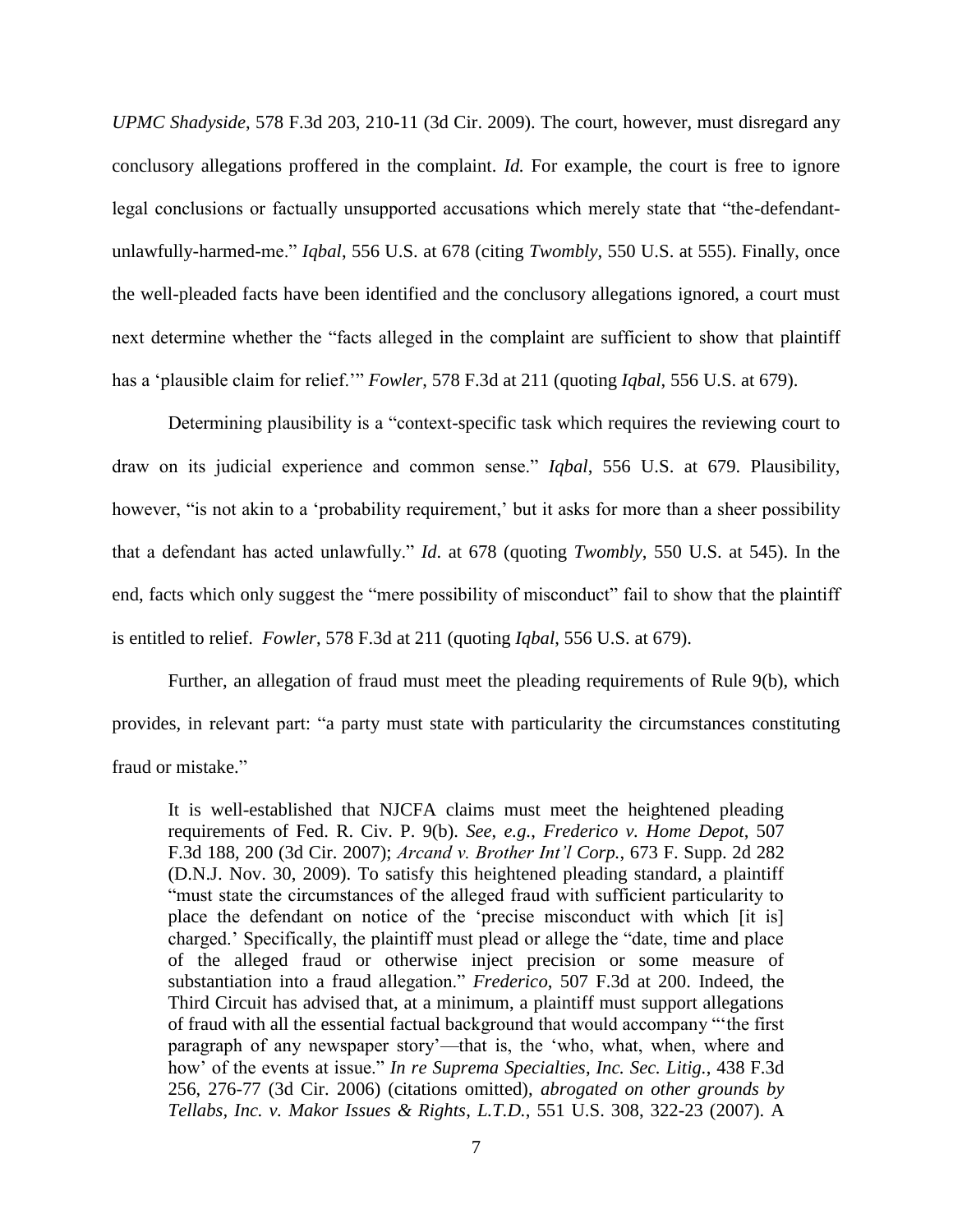complaint must do more than assert generalized facts, it must allege facts specific to the plaintiff.

*Hemy*, 2011 WL 6002463, at \*13.

# **A. Count I: New Jersey Consumer Fraud Act (NJCFA)**

As set forth in Judge Wolfson"s thorough Opinion, Plaintiffs must demonstrate three elements in order to state a *prima facie* case under the NJCFA: (1) unlawful conduct by the Defendant; (2) an ascertainable loss by Plaintiffs; and (3) a causal connection between the Defendant"s unlawful conduct and Plaintiffs" ascertainable loss. *Hemy*, 2011 WL 6002463, at \*12 (internal citations omitted).

In sum, Plaintiffs allege in the Third Amended Complaint that Perdue"s Harvestland chickens were not humanely raised and that the standard by which the label is affixed is materially the same as the industry standard. In other words, Plaintiffs argue that Perdue"s Harvestland chicken products are purportedly humanely raised chickens, which would create additional value from the perspective of the consumer, yet the Humanely Raised label is the result of guidelines substantially similar to the NCC Guidelines that are used essentially industry-wide. Plaintiffs further allege that the USDA Process Verified label attached to the packaging of Harvestland chickens near the Humanely Raised label was reasonably interpreted by Plaintiffs to mean that the USDA Process Verification process certified as true Defendant's Humanely Raised label.

### **1. Humanely Raised Label**

Judge Wolfson dismissed without prejudice an earlier derivation of Plaintiffs" Humanely Raised claim on multiple grounds.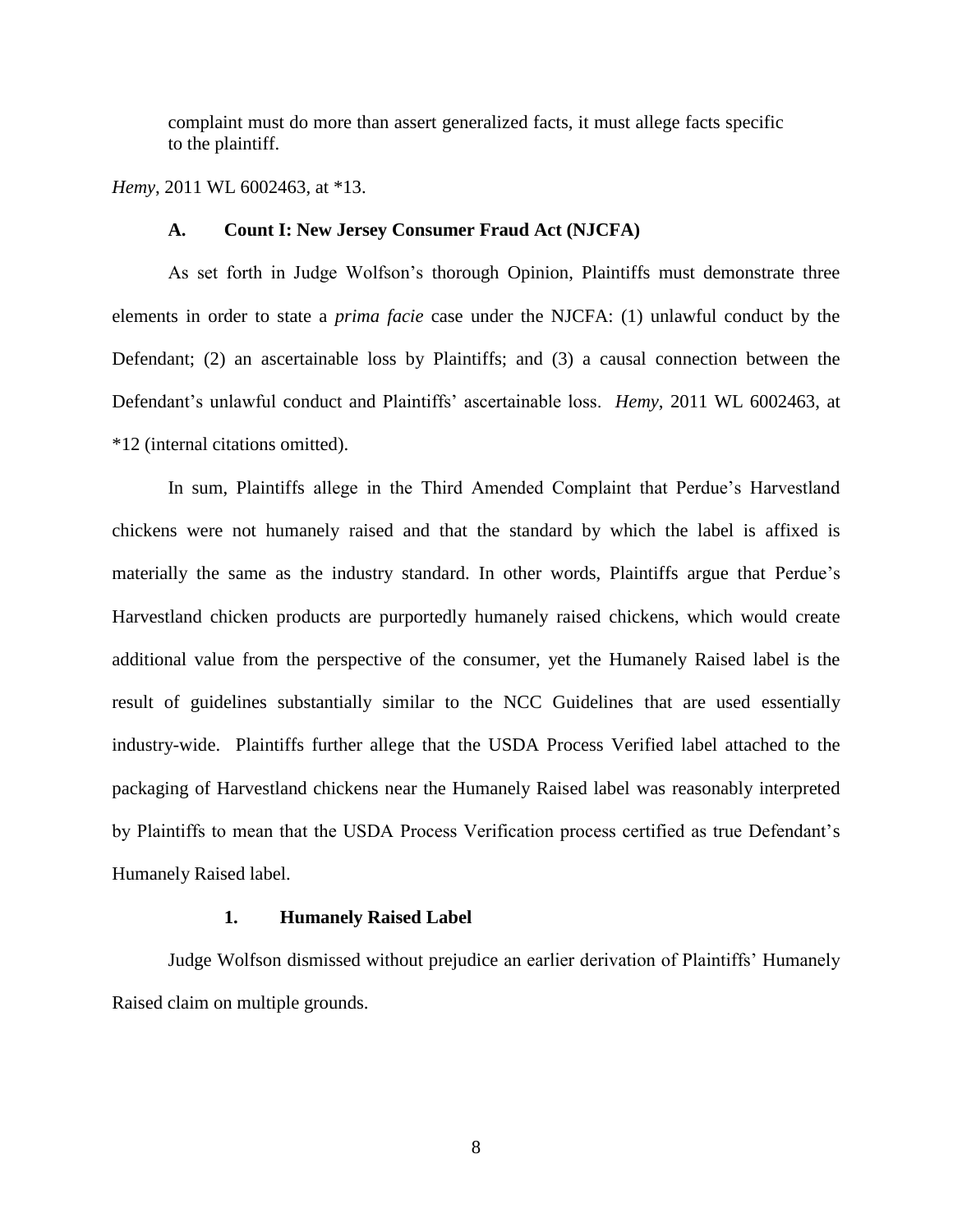### **a. Allegations with Regard to Harvestland Products Only**

Judge Wolfson held that Plaintiffs failed to "limit their allegations of inhumane treatment and slaughtering to Harvestland products." Plaintiffs were granted leave to "provide more details about the audits and Perdue"s practices, but limited to Harvestland products only." In compliance with Judge Wolfson's mandate, Plaintiffs' Third Amended Complaint is limited to Defendant's Harvestland products.

# **b. NCC Guidelines**

Plaintiffs allege that Perdue"s Humanely Raised claim as it relates to Harvestland chicken products is based on the NCC Guidelines, which are merely a codification of the industry standard and "necessitate" inhumane treatment of chickens. (TAC  $\P$  27-38.)

In response, Perdue argues that Plaintiffs fail to allege any facts to support their assertion that the NCC Guidelines sanction or require inhumane treatment, or that inhumane raising or slaughtering practices took place at any Harvestland processing facilities. (Def."s Mot. to Dismiss 8-10, 20.) Defendant argues that the Third Amended Complaint "does not allege a single instance in which a 'Harvestland' chicken was treated in an inhumane fashion." (Def.'s Mot. to Dismiss 20.)

Plaintiffs derive their allegations regarding Perdue"s best practices being essentially identical to the NCC Guidelines from a number of documents, including the following: (1) an audit checklist obtained from USDA AMS in response to a request made under FOIA, (2) an email message from a Perdue employee, and (3) correspondence from Perdue"s general counsel. Plaintiffs argue that these documents individually and collectively support that the NCC Guidelines are materially the same as the criteria used for Perdue"s Humanely Raised claim.

As it relates to the audit checklist, Perdue argues that "merely using the same checklist does not mean the programs are administered in the same way." (Def.'s Reply 7.) This,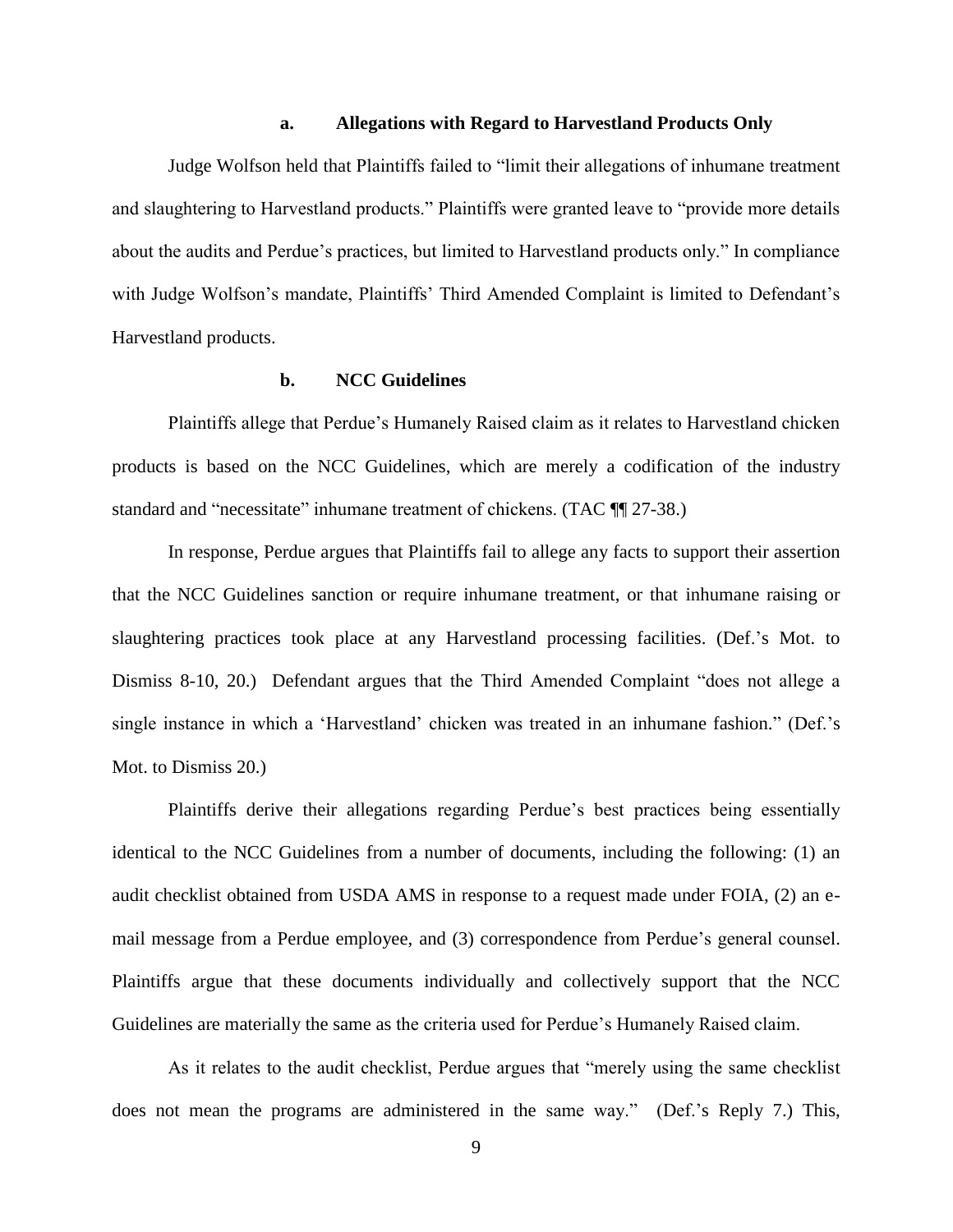however, misses the point. The issue before the Court is not whether as a matter of fact Perdue"s PVP program acts in a manner identical to that of the NCC Guidelines. Rather, at the Motion to Dismiss stage the inquiry for the Court is whether Plaintiffs have sufficiently pled allegations supported by facts which render its claim for relief plausible.

Plaintiffs further allege that an e-mail message from David Hermes, a Regional Services Manager at a complex that processes Harvestland chicken products, supports that there is no "meaningful difference between the company"s Humanely Raised PVP standards and the NCC standards." (TAC  $\P$  43.)

Similarly, the letter from Perdue"s General Counsel stating that the NCC guidelines represent the "basis" for the Humanely Raised program, construed in favor of Plaintiffs, factually supports Plaintiffs' allegations. (TAC  $\P$  41.) Accordingly, Plaintiffs have pled sufficient facts that the checklist utilized for Perdue"s PVP program is analogous to that of the NCC to support their allegations.

# **c. Audit Reports Relying on the Treatment and Facilities of Perdue and/or Harvestland Chickens**

With respect to the audit reports, Plaintiffs allege that they reveal that Perdue's chickens were subjected to inhumane conditions. In response, Defendant argues that of the five alleged audit reports, only one relates to Harvestland chickens and does not reflect any practice Plaintiffs claim is inhumane. Defendant also states that *all* of the reports relied upon by Plaintiffs were conducted prior to approval of the facilities into the PVP and prior to Defendant's use of the Humanely Raised label. (Def."s Mot. to Dismiss 18.) Defendant deems it fatal to Plaintiffs" claim that the single audit of a facility that produces Harvestland chickens did not reveal any of the allegations raised in the Third Amended Complaint. (*Id.*)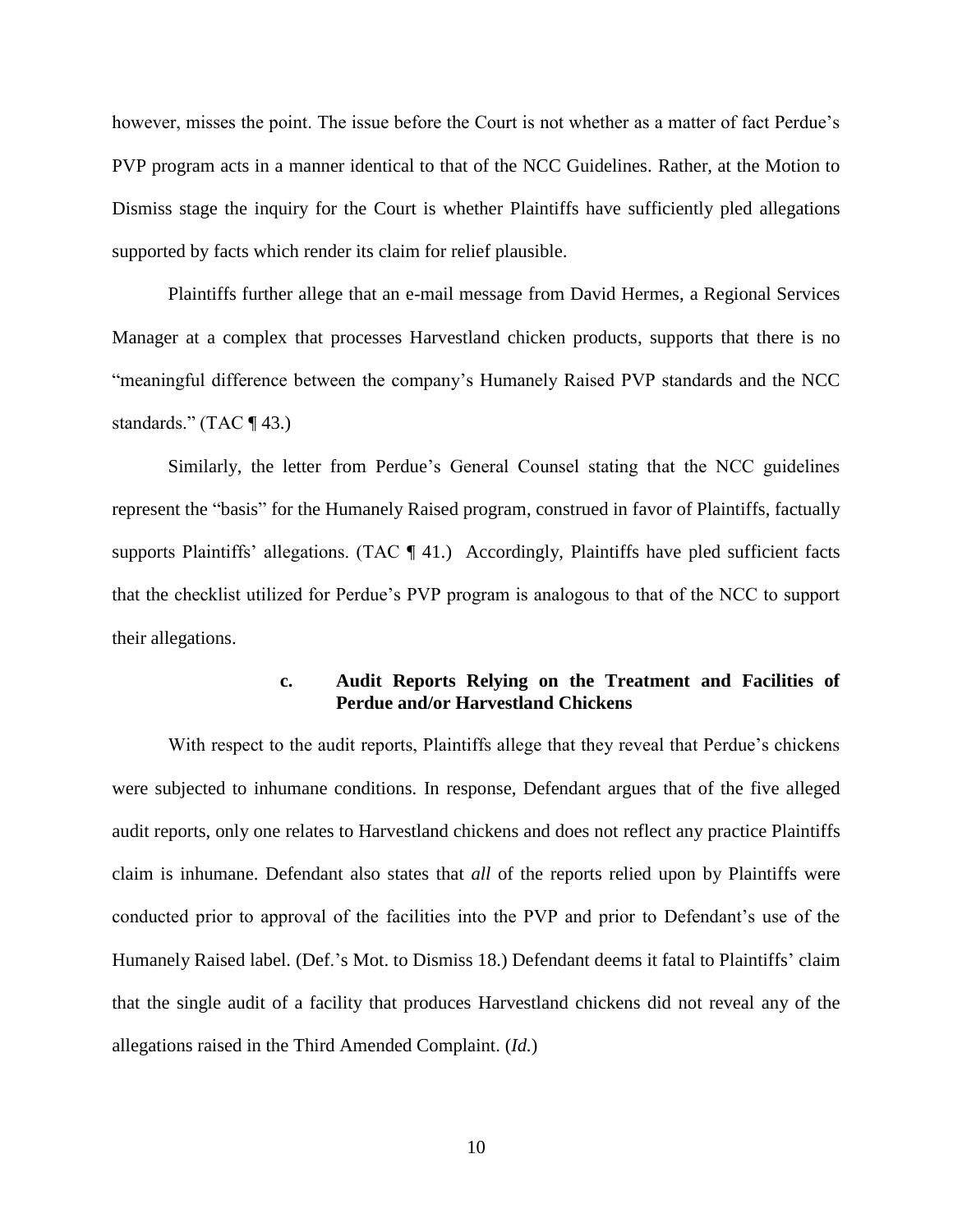Plaintiffs allege that the audit reports were timely in that the majority of the audits took place in April 2010, after Defendant began producing Harvestland chicken in September 2009. (Pls." Opp"n 27.) Additionally, Plaintiffs allege that their claims of inhumane treatment are not dependent on the audit reports. Plaintiffs further allege that they have set forth facts demonstrating a reasonable basis for the belief that Perdue"s chickens, irrespective of brand, are subjected to the same manner of treatment.

Preliminarily, the Court accepts Plaintiffs' factual allegations as true. As such, the audit reports, as alleged, occurred during the relevant period, *i.e.*, after Perdue began the production of Harvestland chicken. However, the Court has before it at best a limited factual basis to conclude that Harvestland chickens were treated in the same manner as Perdue chickens more generally. Nevertheless, Plaintiffs cannot be expected to plead facts solely within the Defendant"s knowledge. *Hughes v. Panasonic Consumer Elec., Co.*, No. 10-846, 2011 WL 2976839, at \*13 (D.N.J. July 21, 2011). Thus, Plaintiffs have pled a plausible claim for relief in that they have alleged that the manner of treatment is not distinguishable. The veracity of such claim, which is greatly disputed by Defendant, is not within the province of the Court at this procedural juncture.

## **d. Whether "Humanely Raised" Label is Applicable to Slaughter Allegations**

Additionally, as it relates to the Humanely Raised label, Judge Wolfson found that Plaintiffs failed to sufficiently plead that they and similarly situated consumers believe that the Humanely Raised label includes the slaughtering process. In addition, Judge Wolfson declined to apply an expansive reading of humanely "raised" to include the slaughtering process. *Hemy*, 2011 WL 6002463, at \*15. ("[T]he meaning Plaintiffs would have the Court attach to "raised" is not the commonly understood definition of that term.") Judge Wolfson afforded Plaintiffs leave to allege "facts from which the Court could infer" that a reasonable consumer would believe that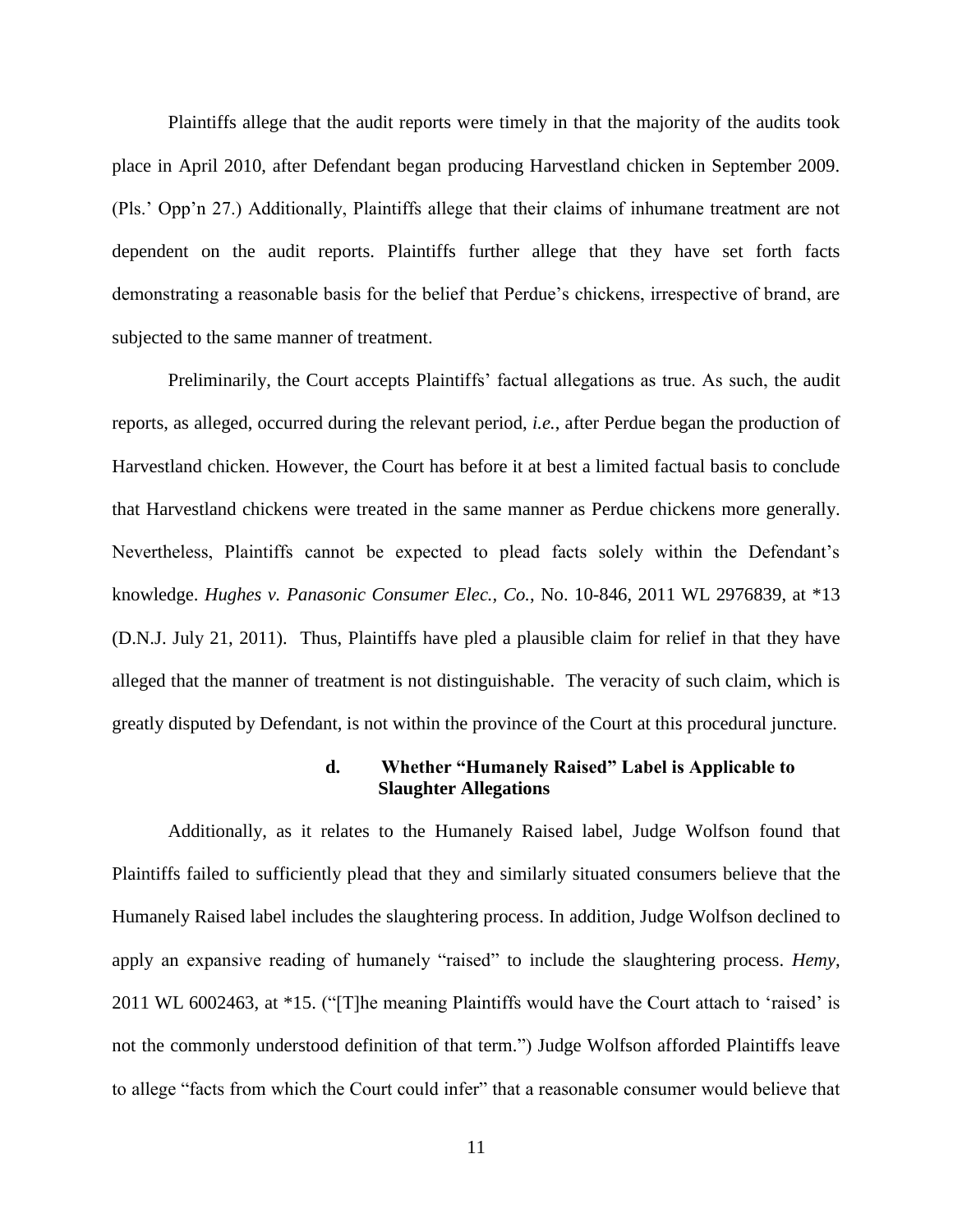the "humanely raised" label encompasses humane slaughtering processes. *Id.* at 17. Perdue renews its previous argument stating, "Plaintiffs have still failed to allege facts showing that consumers ascribe a broader meaning to the term raised than dictionaries and other authoritative sources." (Def.'s Mot. to Dismiss 22.)

In response, Plaintiffs argue that the reasonable consumer would expect that humanely raised chickens "would not be shackled upside-down, electronically shocked, or bled to death while fully conscious and in intense prolonged pain[.]" (Pls.' Opp'n 28.) Plaintiffs cite generally to an unprovided internet survey which sets forth the "gory details" of their allegations. *Hemy*, 2011 WL 6002463, at \*17 ("... Plaintiffs' "reasonable consumer" allegations, [] contain gory details about specific alleged slaughtering practices . . . . ). Plaintiffs correctly note "the definition of both 'raising' and 'slaughter' are contested terms." (Pls.' Opp'n 29.) The Court must construe the facts in the light most favorable to the Plaintiffs. In light of this controlling standard, the Court finds that it is plausible for the reasonable consumer to construe the Humanely Raised label as speaking to Perdue"s processes up until the time of death, including slaughter. (TAC ¶¶ 73-92.)

In sum, Plaintiffs have properly limited their claims to reflect only Harvestland chicken products. Further, Plaintiffs" argument that the NCC Guidelines and Defendant"s PVP standards are essentially identical is sufficiently pled. Plaintiffs" reliance on the audit reports for Perdue chickens, generally, as opposed to strictly Harvestland chickens is problematic but not fatal to Plaintiffs" Humanely Raised claim at this stage of the proceedings. In addition, the internet survey is sufficient to show a plausible claim for relief where the components of the survey quoted in the Third Amended Complaint factually support the contention that a reasonable consumer may believe that the slaughtering process is encompassed by Perdue"s Humanely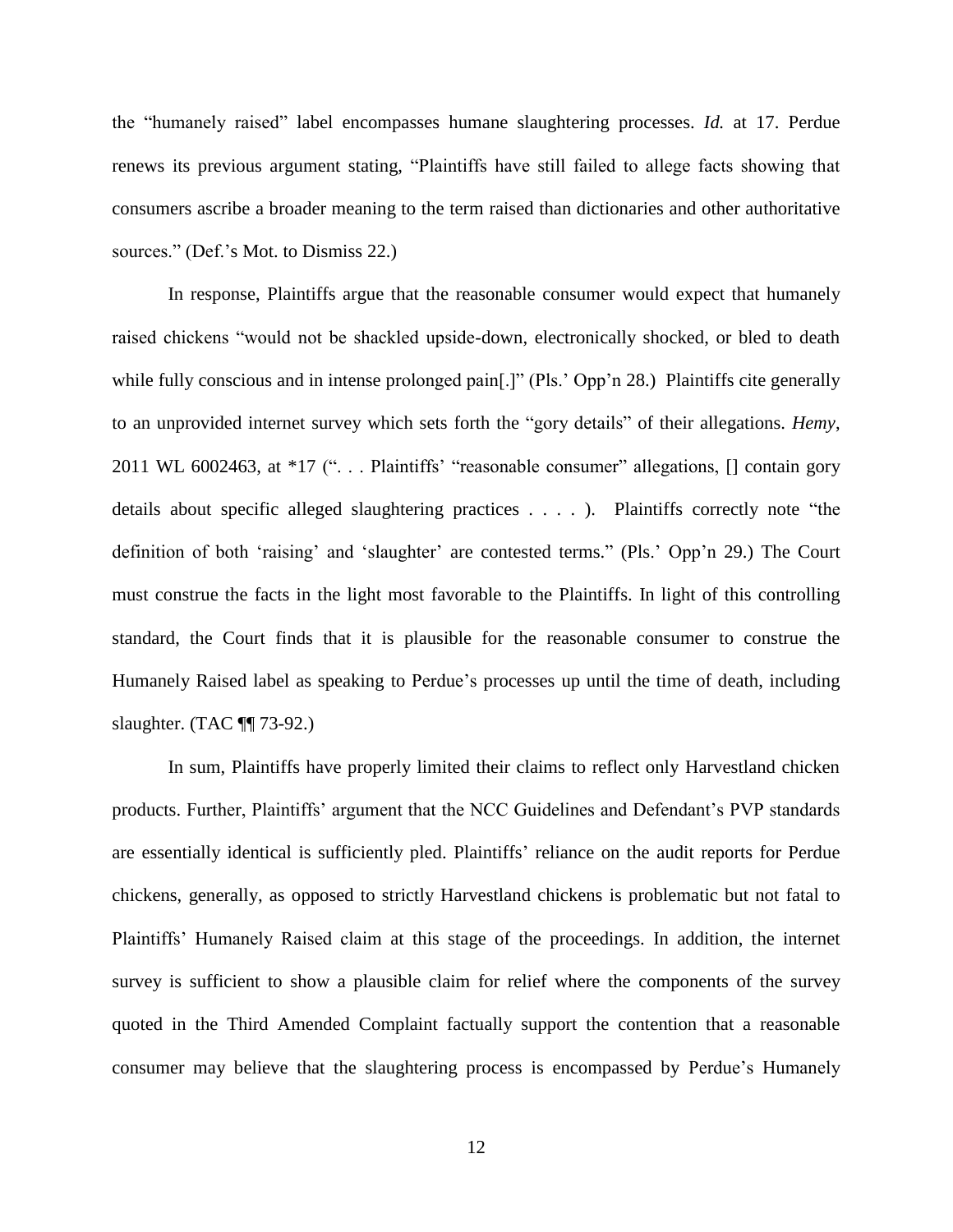Raised label. Accordingly, as it relates to Plaintiffs' Humanely Raised claim, Perdue's Motion to Dismiss is denied.

# **2. USDA Process Verified Label**

Plaintiffs claim that the USDA Process Verified label, in concert with the "Humanely Raised" label, "created the impression in their minds that an unbiased third party was certifying Perdue's claims." *Hemy*, 2011 WL 6002463, at \*20 (internal citations omitted); (TAC ¶ 99, 100); (Pls." Opp"n 13.) Judge Wolfson dismissed this claim without prejudice, holding that "missing from Plaintiffs" Amended Complaint are allegations that the USDA-shield misrepresentations are related to Perdue"s use of the "Humanely Raised" . . . label[], and with respect to the website and Facebook allegations, in particular, Plaintiffs have failed to plead those allegations with particularity." *Hemy*, 2011 WL 6002463, at \*20*.* Judge Wolfson clarified, "the only allegations that may potentially be re-pled are the "Humanely Raised" allegations and the USDA shield website and Facebook allegations." *Id.*

Plaintiffs" Third Amended Complaint is silent with regard to any claims stemming from the USDA shield website or Facebook advertisements. Rather, Plaintiffs argue that the proximity of the labels render Plaintiffs" interpretation of the label objectively reasonable. (TAC ¶¶ 101, 109.) In support of this contention, Plaintiffs rely upon an internet survey indicating "58% of consumers believe that the USDA Process Verified shield meant that the company meets the standards for the treatment of chickens developed by the USDA itself." (*Id.*)

Perdue argues that Plaintiffs have disregarded Judge Wolfson's Opinion and Order. In essence, Perdue states Plaintiffs abandoned their USDA shield website and/or Facebook page claims, and instead allege in the same manner that was dismissed before, that the USDA Process Verified label means that the USDA endorsed Perdue"s procedures as it relates to its Humanely Raised label of Harvestland products. (Def."s Mot. to Dismiss 27-29.)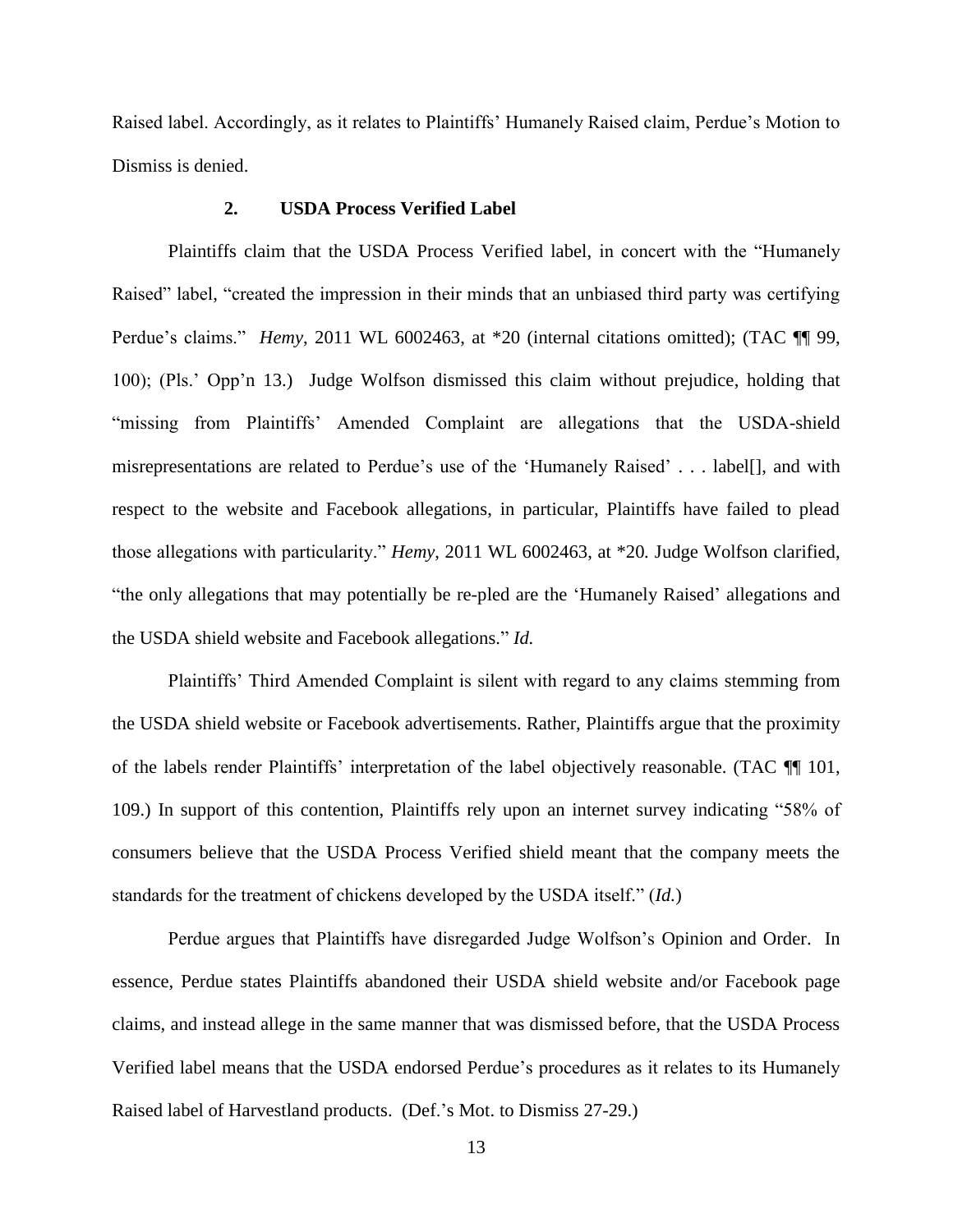Judge Wolfson noted "several problems with Plaintiffs" USDA shield allegations." *Hemy*, 2011 WL 6002463, at \*20*.* Among Judge Wolfson"s concerns was that "many of Plaintiffs" allegations do not contain specific facts from which it could be inferred that Perdue"s advertising statements suggested to a reasonable consumer that the USDA certified Perdue"s use of the "Humanely Raised" . . . label[]." *Id.* Notably, Judge Wolfson held that even though "Perdue was granted permission to use the shield [that] does *not* completely undermine Plaintiffs" allegation that the combination of the shield and the "Humanely Raised" labels . . . created the impression in their minds that an unbiased third party was certifying Perdue"s claim." *Hemy*, 2011 WL 6002463, at \*20 (emphasis added). Judge Wolfson"s Opinion determined that "what is missing from Plaintiffs" Amended Complaint are allegations that the USDA-shield misrepresentations are related to Perdue's use of the 'Humanely Raised' . . . labels . . . ." *Id.* 

Plaintiffs" excerpts of an internet survey referenced in the Third Amended Complaint factually support Plaintiffs' contention that they believed that the USDA Process Verified label in conjunction with the Humanely Raised label meant that the Harvestland chickens were "approved and endorsed" by the USDA. (TAC ¶ 99-100.) The survey contends that "58% of consumers believe that the USDA Process Verified shield meant that the company meets standards for the treatment of chickens developed by the USDA itself." (TAC ¶ 101.)

Accordingly, Plaintiffs" NJCFA claims with regard to both the Humanely Raised label and USDA Process Verified label are sufficiently pled and Defendant"s Motion to Dismiss with regard to same is denied.

Finally, and as explained below, with regard to Plaintiffs' additional claims of Fraud in the Inducement, Negligent Misrepresentation, and Breach of Express Warranty, by limiting their allegations to Harvestland products, and for the reasons stated above with regard to the NJCFA claim, Plaintiffs have rectified the concerns highlighted by Judge Wolfson. Additionally,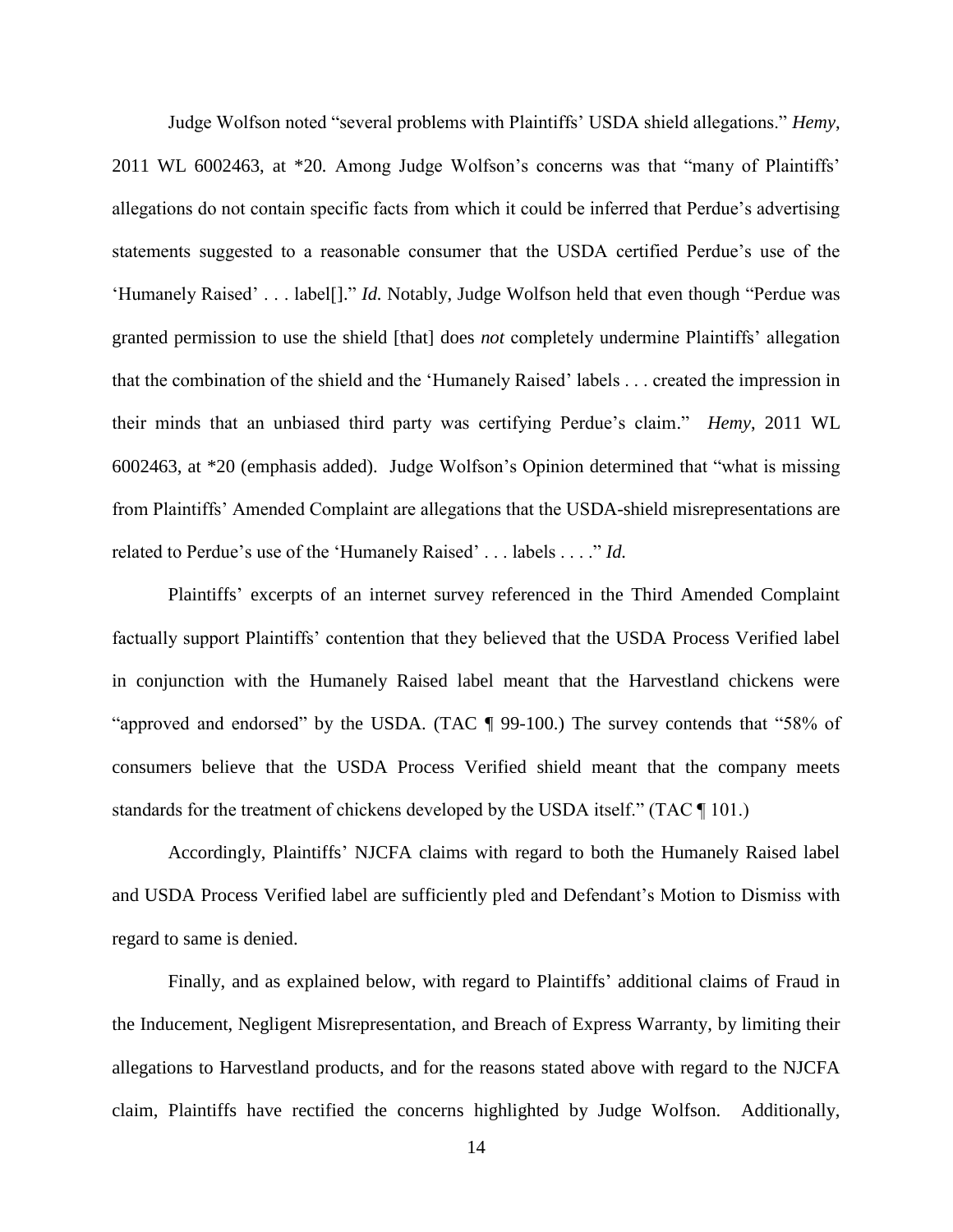Plaintiffs have sufficiently pled that Defendant"s Humanely Raised statement is false or misleading thus alleviating Defendant's primary contention with regard to the remaining Counts of the Third Amended Complaint.

### **B. Count II: Fraud in the Inducement**

Perdue moves to dismiss Count II of Plaintiffs' Third Amended Complaint, which sets forth Plaintiffs" common law fraud claim. "Common law fraud involves a more onerous standard than a claim for fraud under the [NJ]CFA." *Mason v. Costco Wholesale Corp.*, No. 09-361 (JLL), 2009 U.S. Dist. LEXIS 76176, at \*18 (D.N.J. Aug. 26, 2009) (internal citation omitted). "[T]he elements of common law fraud are: (1) a material misrepresentation of a presently existing or past fact; (2) knowledge of falsity; (3) an intention that the other person rely on it; (4) reasonable reliance thereon by the other person; and (5) resulting damages." *Va. Sur. Co. v. Macedo*, No. 08-5586 (GEB), 2011 U.S. Dist. LEXIS 49077, at \*56 (D.N.J. May 6, 2011) (internal quotation omitted).

As aforementioned, Rule 9(b) requires that in all averments of fraud or mistake, the circumstances constituting fraud or mistake shall be stated with particularity. Plaintiffs allege that such statement is knowingly false where Defendant was aware of its raising and slaughtering processes, and that same were not "humane." Plaintiffs further assert that Defendant sought for consumers to rely upon these statements so that they would be willing to pay the "premium" cost of Perdue"s Harvestland brand chicken. Plaintiffs" Third Amended Complaint identifies the dates and locations of purchase of Perdue"s Harvestland brand chicken. Plaintiffs further allege that they reasonably relied on Perdue"s Harvestland chicken labels stating that the product was Humanely Raised and USDA Process Verified to their detriment in the amount of the difference in cost between Perdue"s Harvestland brand chicken and the retail value of standard, mass produced chicken not marketed as Humanely Raised. For purposes of this motion, Plaintiffs have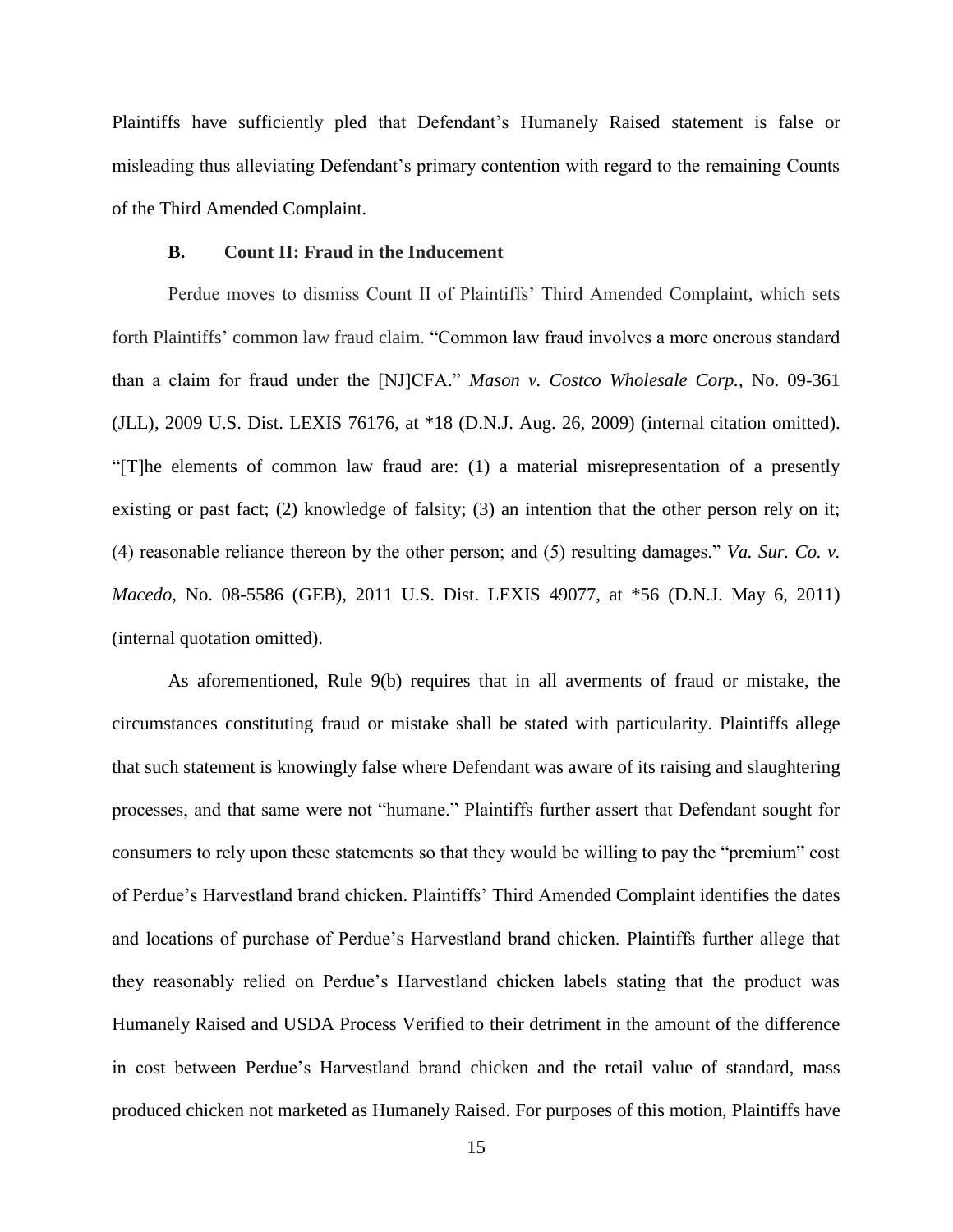sufficiently pled that the Defendant's claims constitute a material misrepresentation. Accordingly, as it relates to Count II of the Third Amended Complaint, Defendant's Motion to Dismiss is denied.

### **C. Count III: Negligent Misrepresentation**

"Under New Jersey law, a claim for negligent misrepresentation requires a plaintiff to establish that defendant made an incorrect statement, upon which he or she justifiably relied, causing economic loss." *Dist. 1199P Health & Welfare Plan v. Janssen, L.P*., 784 F. Supp. 2d 508, 532 (D.N.J. 2011) (internal citations omitted). "[T]o prove a claim of negligent misrepresentation, a plaintiff must demonstrate that: 1) the defendant negligently provided false information; 2) the plaintiff was a reasonably foreseeable recipient of that information; 3) the plaintiff justifiably relied on the information; and 4) the false statements were a proximate cause of the plaintiff's damages." *McCall v. Metro. Life Ins. Co.*, 956 F. Supp. 1172, 1186 (D.N.J. 1996) (internal citation omitted).

For the reasons detailed above, and as applied to Plaintiffs" NJCFA and Fraud claims, Plaintiffs have pled sufficient facts for their negligent misrepresentation claim to withstand a motion to dismiss.

#### **D. Count IV: Breach of Express Warranty**

The elements of a breach of express warranty claim are as follows: "(1) a contract between the parties; (2) a breach of that contract; (3) damages flowing therefrom; and (4) that the party stating the claim performed its own contractual obligations." *Frederico*, [507 F.3d at 203](https://a.next.westlaw.com/Link/Document/FullText?findType=Y&serNum=2013965253&pubNum=506&originationContext=document&transitionType=DocumentItem&contextData=(sc.Search)#co_pp_sp_506_203) (citation omitted).

Plaintiffs have sufficiently alleged that the Humanely Raised label on Harvestland chicken products create an express warranty. (TAC ¶ 162.) As noted in Judge Wolfson"s Opinion, an advertisement may create an express warranty. *[Cipollone v. Liggett Grp., Inc.](https://a.next.westlaw.com/Link/Document/FullText?findType=Y&serNum=1990017097&pubNum=350&originationContext=document&transitionType=DocumentItem&contextData=(sc.Search)#co_pp_sp_350_575)*, 893